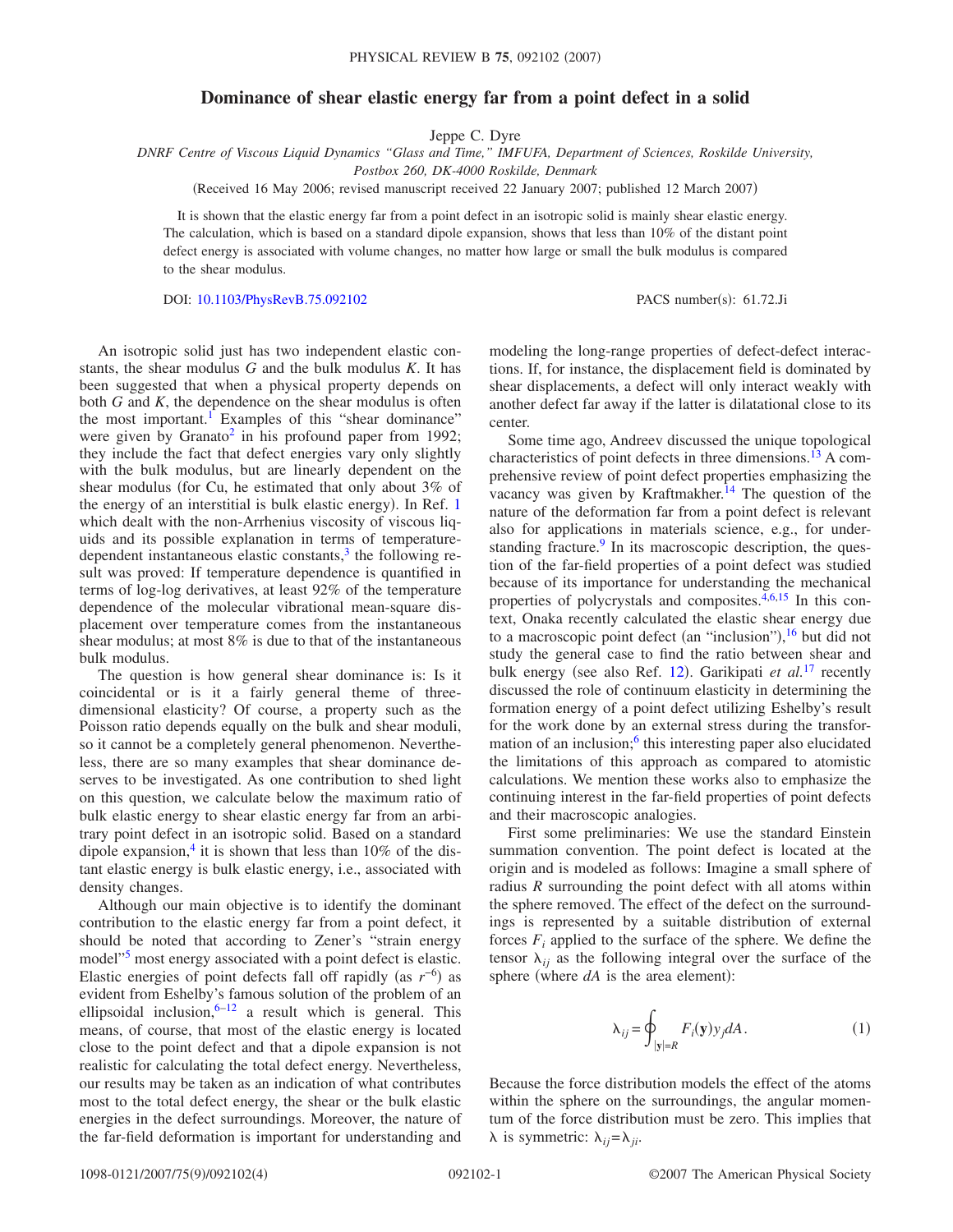Sharp brackets  $\langle \ \rangle_r$ , referred to as "averages," denote integrations over the surface of a sphere with radius  $r \ge R$  centered at the origin. The following identities become useful later:

$$
\langle x_i x_j \rangle_r = \frac{r^2}{3} \delta_{ij} \tag{2}
$$

and

$$
\langle x_i x_j x_k x_l \rangle_r = \frac{r^4}{15} (\delta_{ij} \delta_{kl} + \delta_{ik} \delta_{jl} + \delta_{il} \delta_{jk}). \tag{3}
$$

If  $(\lambda xx)$  is an abbreviation of  $\lambda_{ij}x_ix_j$ , we find from these identities that

$$
\langle (\lambda xx) \rangle_r = \frac{r^2}{3} \text{tr } \lambda \tag{4}
$$

<span id="page-1-3"></span>and

$$
\langle (\lambda xx)^2 \rangle_r = \frac{r^4}{15} \big[ (\text{tr } \lambda)^2 + 2 \text{ tr}(\lambda^2) \big]. \tag{5}
$$

Moreover, if  $\lambda x$  is the vector whose *i*th component is  $\lambda_i x_i$ , we have

$$
\langle (\lambda^2 xx) \rangle_r = \langle (\lambda x)^2 \rangle_r = \frac{r^2}{3} \text{tr}(\lambda^2).
$$
 (6)

As mentioned, far from the defect both the bulk and the shear elastic energies vary with the distance from the origin as  $r^{-6}$ . When one averages over a sphere with radius  $r \ge R$ , the result for both the bulk and the shear elastic energy must be a scalar varying with distance as *r*−6 that is of second order in the forces  $F_i$ . It follows from the calculation below that these two scalars are both uniquely determined by *G*, *K*, and the  $\lambda$  matrix. Consequently, because these two scalar functions are of second order in the forces, the ratio of bulk to shear elastic energy must have the following general structure:

$$
\frac{\text{Bulk elastic energy}}{\text{Shear elastic energy}} = \frac{A(\text{tr }\lambda)^2 + B \text{ tr}(\lambda^2)}{C(\text{tr }\lambda)^2 + D \text{ tr}(\lambda^2)}.
$$
 (7)

<span id="page-1-0"></span>Defining  $\alpha = \text{tr}(\lambda^2) / (\text{tr } \lambda)^2$ , this ratio is  $(A + B\alpha) / (C + D\alpha)$ . The quantity  $\alpha$  varies between 1/3 and  $\infty$ : By normalizing we may assume that tr  $\lambda = 1$ ; if the eigenvalues are denoted by  $\mu_i$ , we thus have  $\mu_1 + \mu_2 + \mu_3 = 1$  and  $\alpha = \mu_1^2 + \mu_2^2 + \mu_3^2$ . From this it follows that  $\alpha$  varies between 1/3 and  $\infty$ . Since the energy ratio of Eq. ([7](#page-1-0)) is a monotonous function of  $\alpha$  and since perfect isotropy ( $\alpha = 1/3$ ) implies zero bulk elastic energy (in this case, the displacement field is radially symmetric varying as  $r^{-2}$ , which implies no volume changes), the maximum bulk to shear elastic energy ratio arises in the limit  $\alpha \rightarrow \infty$ . Thus in the calculation below, we may ignore all terms with tr  $\lambda$  and keep only terms with a tr( $\lambda^2$ ) factor.

Poisson's ratio  $\sigma$  is defined<sup>18</sup> by

$$
\sigma = \frac{1}{2} \frac{3K - 2G}{3K + G}.
$$
\n
$$
(8)
$$

If a force **F** is applied at the origin of an isotropic elastic continuum, the displacement field at the point  $(x', y', z')$  is given<sup>18</sup> by

$$
\mathbf{u}(x',y',z') \propto \frac{(3-4\sigma)\mathbf{F} + (\mathbf{F} \cdot \mathbf{n}')\mathbf{n}'}{r'},\tag{9}
$$

<span id="page-1-1"></span>where  $r'^2 = x'^2 + y'^2 + z'^2$  and  $\mathbf{n}' = (x', y', z')/r'$  is the unit vector pointing from the origin to  $(x', y', z')$ . It is convenient to introduce the variable

$$
\Lambda \equiv 2 - 4\sigma,\tag{10}
$$

<span id="page-1-2"></span>in terms of which Eq. ([9](#page-1-1)) becomes

$$
u_i \propto (\Lambda + 1) \frac{F_i}{r'} + \frac{F_j n'_j n'_i}{r'}.
$$
 (11)

We proceed to perform a standard dipole expansion by first noting that if **y** is the coordinate for a point on the small sphere surrounding the defect  $(|y| = R)$  and **x** is the coordinate for the point of interest far away, to lowest order in  $|\mathbf{y}|/|\mathbf{x}| = R/|\mathbf{x}|$  we have, if  $r \equiv |\mathbf{x}|$ ,

$$
\frac{1}{|\mathbf{x} - \mathbf{y}|} = (\mathbf{x}^2 + \mathbf{y}^2 - 2\mathbf{x} \cdot \mathbf{y})^{-1/2}
$$

$$
= r^{-1} \left( 1 - 2\frac{\mathbf{x} \cdot \mathbf{y}}{r^2} \right)^{-1/2}
$$

$$
= r^{-1} + \frac{\mathbf{x} \cdot \mathbf{y}}{r^3}.
$$
(12)

Similarly,

$$
\frac{1}{|\mathbf{x} - \mathbf{y}|^3} = (\mathbf{x}^2 + \mathbf{y}^2 - 2\mathbf{x} \cdot \mathbf{y})^{-3/2}
$$

$$
= r^{-3} \left( 1 - 2\frac{\mathbf{x} \cdot \mathbf{y}}{r^2} \right)^{-3/2}
$$

$$
= r^{-3} + 3\frac{\mathbf{x} \cdot \mathbf{y}}{r^5}.
$$
(13)

To calculate the displacement field at point **x**, we first note that when the force  $F_i(y)$  is integrated over the small sphere radius *R*, the result is zero. Thus when one integrates over the small sphere, the first term of Eq.  $(11)$  $(11)$  $(11)$  to lowest order in 1/*r* becomes

$$
(\Lambda + 1)\oint_{|y|=R} \frac{F_i(y)}{|x-y|} dA = (\Lambda + 1)\oint_{|y|=R} F_i(y) \frac{x \cdot y}{r^3} dA
$$

$$
= (\Lambda + 1)r^{-3} \lambda_{ij} x_j.
$$
 (14)

Similarly, to lowest order the second term of Eq.  $(11)$  $(11)$  $(11)$  gives the following contribution to the displacement field: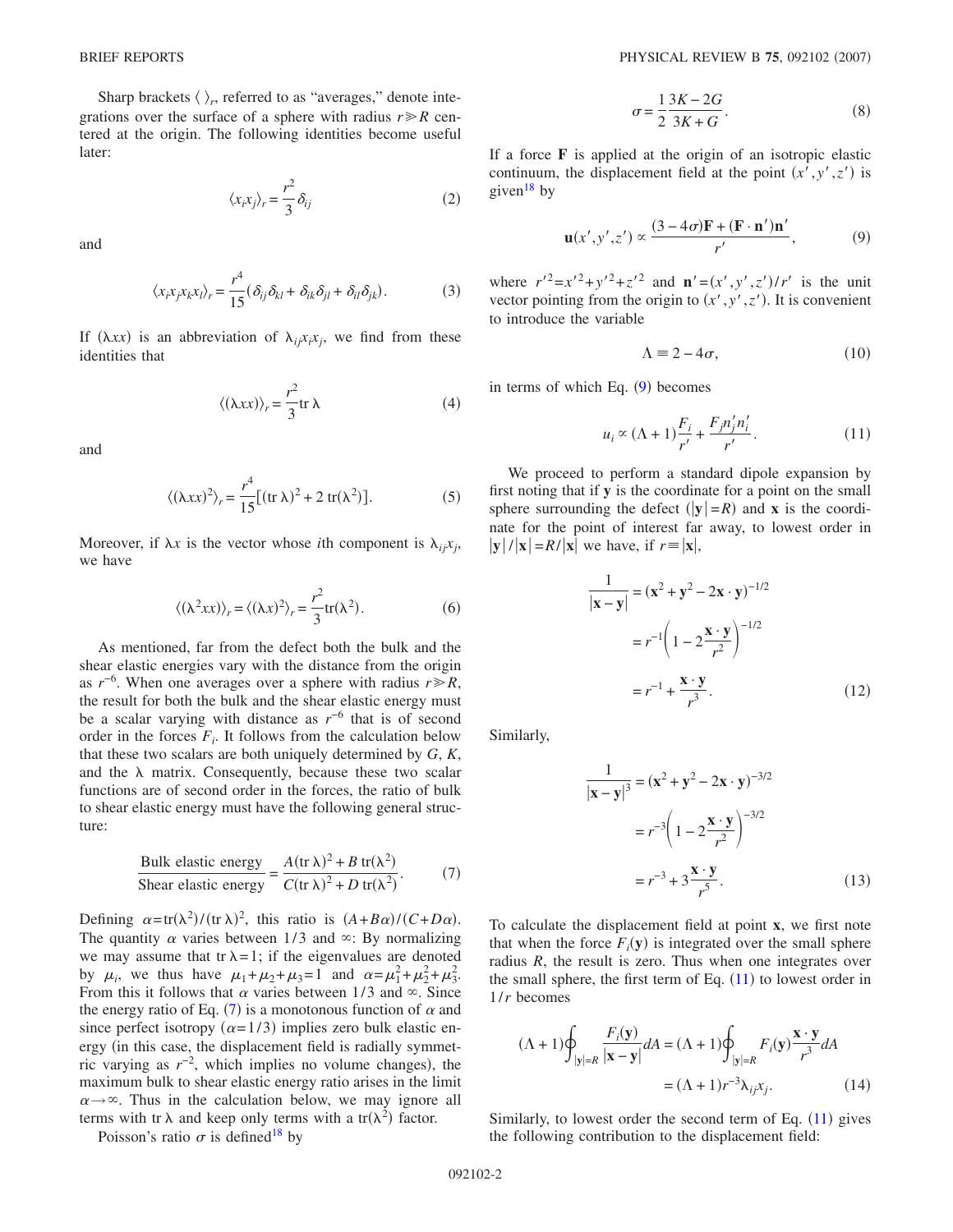$$
\oint_{|\mathbf{y}|=R} \frac{F_j(\mathbf{y})(x_j - y_j)(x_i - y_i)}{|\mathbf{x} - \mathbf{y}|^3} dA
$$
\n
$$
= \oint_{|\mathbf{y}|=R} F_j(\mathbf{y}) \left( r^{-3} + 3 \frac{\mathbf{x} \cdot \mathbf{y}}{r^5} \right) (x_j - y_j)(x_i - y_i) dA
$$
\n
$$
= -r^{-3} \lambda_{ji} x_j - r^{-3} \lambda_{jj} x_i + 3r^{-5} \lambda_{ji} x_j x_i.
$$
\n(15)

Thus, if proportionality is replaced by equality for simplicity of notation—which is ok because we only wish to calculate an energy ratio and have already dropped the overall proportionality constant of Eq.  $(9)$  $(9)$  $(9)$ —we find

$$
u_i = \Lambda r^{-3} \lambda_{ij} x_j - r^{-3} \operatorname{tr} \lambda x_i + 3 r^{-5} \lambda_{ji} x_j x_i.
$$
 (16)

Next we calculate the stain tensor. First, note that if  $\partial_k$  is the partial derivative with respect to  $x_k$ , we have  $\partial_k r^{-n} = (-n) r^{-(n+2)} x_k$ . Thus,

$$
\partial_k u_i = -3\Lambda r^{-5} \lambda_{ij} x_j x_k + \Lambda r^{-3} \lambda_{ij} \delta_{jk} + 3r^{-5} \text{ tr } \lambda x_i x_k \n- r^{-3} \text{ tr } \lambda \delta_{ik} - 15r^{-7} \lambda_{ji} x_j x_i x_i x_k + 3r^{-5} \lambda_{jl} \delta_{jk} x_i x_i \n+ 3r^{-5} \lambda_{jl} x_j \delta_{lk} x_i + 3r^{-5} \lambda_{jl} x_j x_l \delta_{ik}.
$$
\n(17)

All terms in this expression vary with *r* as  $r^{-3}$ . Consequently, this term is common to the bulk and shear elastic energies and may be dropped from our calculation of their ratio. The calculation is simplified notationally by putting  $r=1$  (or, equivalently, replacing  $x_i$  by  $x_i/r$ ). When this convention is adopted, the strain tensor is given by [ignoring the factor 2 in the strain tensor definition,  $u_{ik} = (\partial_i u_k + \partial_k u_i)/2$ ,

$$
u_{ik} = 2[-\operatorname{tr}\lambda + 3(\lambda xx)]\delta_{ik} + 2\Lambda\lambda_{ik} + 6\operatorname{tr}\lambda x_i x_k - 30(\lambda xx)x_i x_k
$$
  
\n
$$
-3\Lambda(\lambda_{ij}x_jx_k + \lambda_{kj}x_jx_i) + 6\lambda_{kj}x_jx_i + 6\lambda_{ij}x_jx_k
$$
  
\n
$$
= 2[-\operatorname{tr}\lambda + 3(\lambda xx)]\delta_{ik} + 2\Lambda\lambda_{ik} + [6\operatorname{tr}\lambda - 30(\lambda xx)]x_ix_k
$$
  
\n
$$
+ (6-3\Lambda)(\lambda_{ij}x_jx_k + \lambda_{kj}x_jx_i).
$$
 (18)

Throwing out terms with tr  $\lambda$ , we end with the following expression for the strain tensor:

$$
u_{ik} = 6(\lambda xx)\delta_{ik} + 2\Lambda\lambda_{ik} - 30(\lambda xx)x_i x_k
$$
  
+ 
$$
(6 - 3\Lambda)(\lambda_{ij}x_j x_k + \lambda_{kj}x_j x_i).
$$
 (19)

To calculate the bulk elastic energy, we need the trace of this which, when again terms with  $tr \lambda$  are dropped, is given as  $(x_i x_i = r^2$  is set equal to unity),

$$
\text{tr } u = 18(\lambda xx) - 30(\lambda xx) + (6 - 3\Lambda)2(\lambda xx) = -6\Lambda(\lambda xx). \tag{20}
$$

The bulk elastic energy density<sup>18</sup> averaged over the sphere with radius  $r$  (subsequently set equal to unity) is, when use is made of Eq. ([5](#page-1-3)) and terms with tr  $\lambda$  are ignored, given by

Bulk elastic energy = 
$$
\frac{K}{2} \langle (\text{tr}(u))^2 \rangle_r
$$
  
\n=  $\frac{K}{2} 36\Lambda^2 \langle (\lambda xx)^2 \rangle_r$   
\n=  $\frac{12}{5} K\Lambda^2 \text{ tr}(\lambda^2)$ . (21)

To find the shear elastic energy, we need the transverse part of the strain tensor,  $u_{ik}^{\perp}$  (in terms of which the shear energy density is  $Gu_{ik}^{\perp}u_{ik}^{\perp}$  defined as:<sup>18</sup>

$$
u_{ik}^{\perp} \equiv u_{ik} - \frac{1}{3} \text{tr}(u) \delta_{ik} = 2(3 + \Lambda)(\lambda xx) \delta_{ik} + 2\Lambda \lambda_{ik}
$$

$$
- 30(\lambda xx) x_i x_k + 3(2 - \Lambda)(\lambda_{ij} x_j x_k + \lambda_{kj} x_j x_i). \quad (22)
$$

Squaring and summing all elements of the transverse strain tensor, which is required to calculate the shear elastic energy, lead to the following  $(x_i x_i = r^2)$  is again set equal to unity):

$$
u_{ik}^{\perp}u_{ik}^{\perp} = 4(3+\Lambda)^{2}(\lambda xx)^{2}3 + 4\Lambda^{2} \text{ tr}(\lambda^{2}) + 900(\lambda xx)^{2}
$$
  
+9(2-\Lambda)^{2}[2(\lambda x)^{2} + 2(\lambda xx)^{2}] + 8\Lambda(3+\Lambda)(\lambda xx)\text{tr }\lambda  
-120(3+\Lambda)(\lambda xx)^{2} + 12(3+\Lambda)(2-\Lambda)2(\lambda xx)^{2}  
-120\Lambda(\lambda xx)^{2} + 12\Lambda(2-\Lambda)2(\lambda^{2}xx) - 180(2-\Lambda)  
×(\lambda xx)2(\lambda xx). (23)

Averaging this expression (ignoring all tr  $\lambda$  terms) leads to

$$
\langle u_{ik}^{\perp} u_{ik}^{\perp} \rangle_r = \left[ 12(3 + \Lambda)^2 \frac{2}{15} + 4\Lambda^2 + 900 \frac{2}{15} + 18(2 - \Lambda)^2 \left( \frac{1}{3} + \frac{2}{15} \right) - 120(3 + \Lambda) \frac{2}{15} + 24(3 + \Lambda)(2 - \Lambda) \frac{2}{15} - 120\Lambda \frac{2}{15} + 24\Lambda(2 - \Lambda) \frac{1}{3} - 360(2 - \Lambda) \frac{2}{15} \right] tr(\lambda^2)
$$
  
=  $\frac{2}{5} (7\Lambda^2 + 12\Lambda + 108) tr(\lambda^2).$  (24)

<span id="page-2-0"></span>Summarizing, we find that

$$
\frac{\text{Bulk elastic energy}}{\text{Shear elastic energy}} \le \frac{(12/5)K\Lambda^2}{(2/5)G(7\Lambda^2 + 12\Lambda + 108)} = \frac{K}{G} \frac{6\Lambda^2}{7\Lambda^2 + 12\Lambda + 108}.\tag{25}
$$

In terms of the dimensionless variable

$$
k \equiv \frac{K}{G},\tag{26}
$$

we have  $\Lambda = 6/(3k+1)$  which, when substituted into Eq. ([25](#page-2-0)), leads to

Bulk elastic energy  
Shear elastic energy 
$$
\leq \frac{2k}{9k^2 + 8k + 4}
$$
. (27)

The derivative of the fraction on the right with respect to *k* is zero when  $2(9k^2+8k+4)=2k(18k+8)$ , implying  $k=2/3$ . Thus the maximum bulk elastic energy is when *k*=2/3. In conclusion,